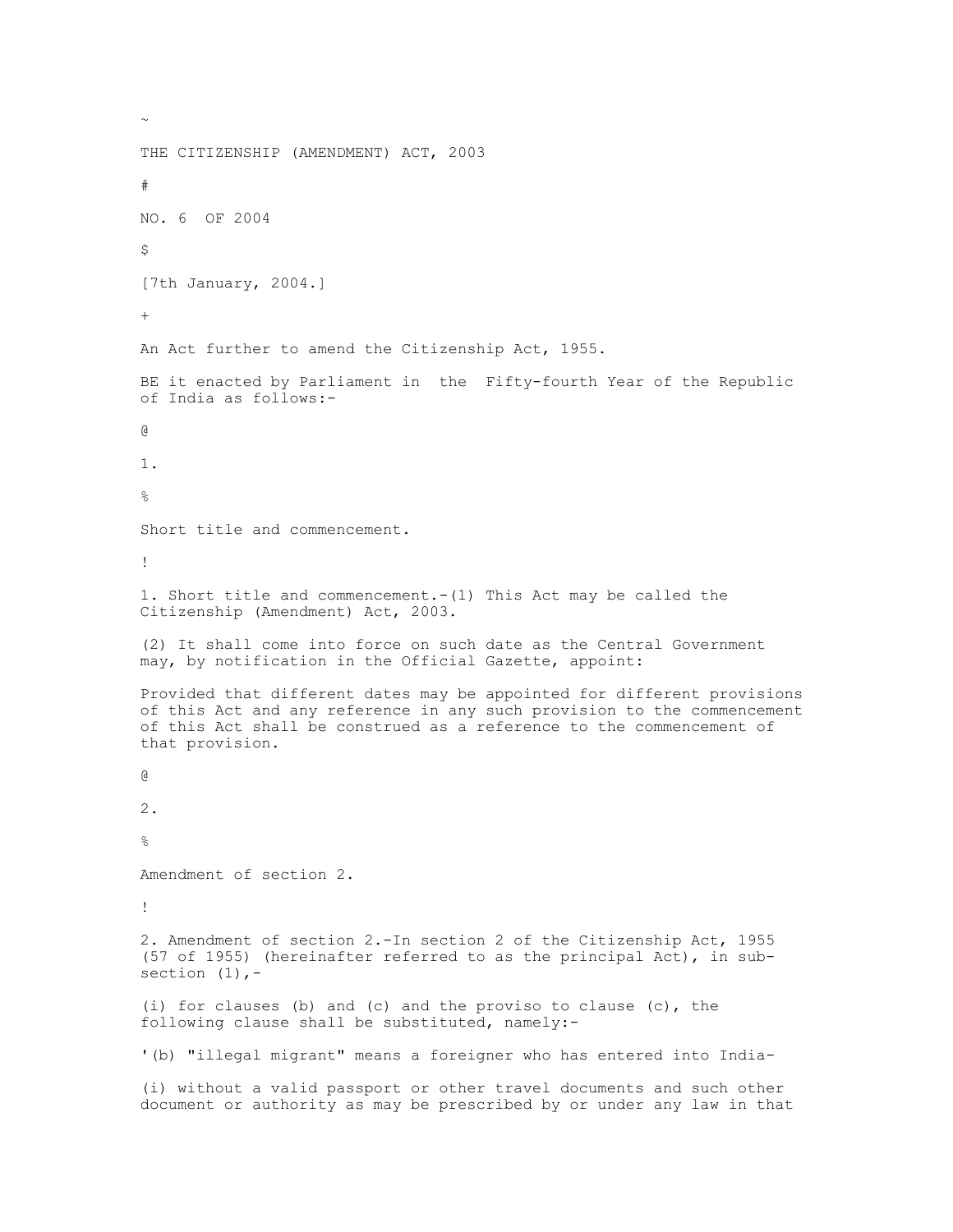behalf; or

(ii) with a valid passport or other travel documents and such other document or authority as may be prescribed by or under any law in that behalf but remains therein beyond the permitted period of time;';

(ii) after clause (e), the following clause shall be inserted, namely:-

'(ee) "overseas citizen of India" means a person who-

(i) is of Indian origin being a citizen of a specified country, or

(ii) was a citizen of India immediately before becoming a citizen of a specified country,

and is registered as an overseas citizen of India by the Central Government under sub-section (1) of section 7A;';

(iii) after clause (g), the following clause shall be inserted, namely:-

'(gg) "specified country" means a country specified in the Fourth Schedule:

Provided that the Central Government may, by notification in the Official Gazette, amend the said Schedule by way of addition or omission of any entry therein:

Provided further that every notification issued under this clause shall, as soon as may be, after it is made, be laid before each House of Parliament;'.

@

3.

 $\approx$ 

Substitution of new section for section 3.

!

3. Substitution of new section for section 3.-For section 3 of the principal Act, the following section shall be substituted, namely:-

%

Citizenship by birth.

!

"3. Citizenship by birth.-(1) Except as provided in sub-section (2), every person born in India-

(a) on or after the 26th day of January, 1950, but before the 1st day of July, 1987;

(b) on or after the 1st day of July, 1987, but before the commencement of the Citizenship (Amendment) Act, 2003 and either of whose parents is a citizen of India at the time of his birth;

(c) on or after the commencement of the Citizenship (Amendment) Act,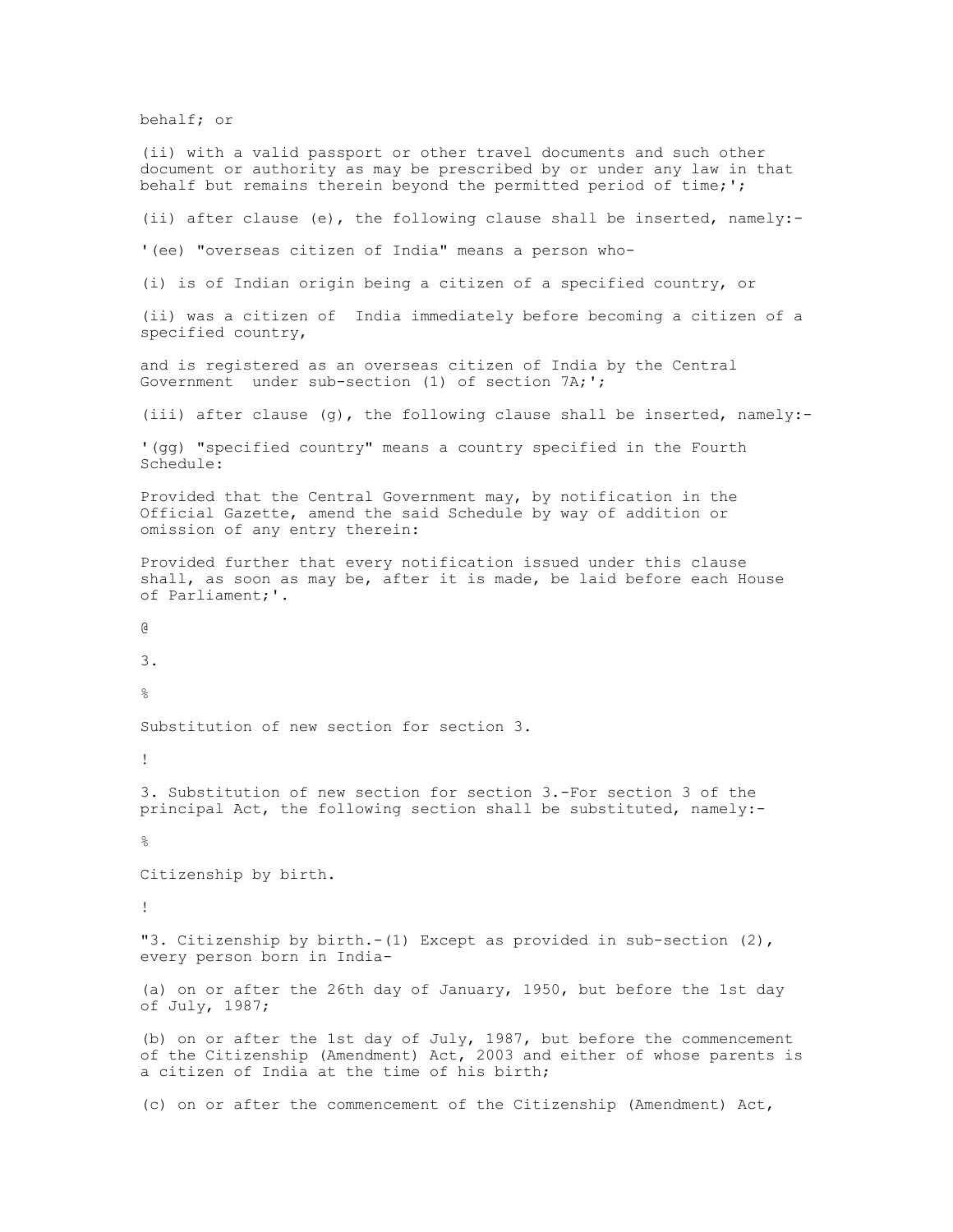2003, where-

(i) both of his parents are citizens of India; or

(ii) one of whose parents is a citizen of India and the other is not an illegal migrant at the time of his birth,

shall be a citizen of India by birth.

(2) A person shall not be a citizen of India by virtue of this section if at the time of his birth-

(a) either his father or mother possesses such immunity from suits and legal process as is accorded to an envoy of a foreign sovereign power accredited to the President of India and he or she, as the case may be, is not a citizen of India; or

(b) his father or mother is an enemy alien and the birth occurs in a place then under occupation by the enemy.".

@

4.

 $\circ$ 

Amendment of section 4.

!

4. Amendment of section 4.-In section 4 of the principal Act, for subsection (1), the following sub-sections shall be substituted, namely:-

"(1) A person born outside India shall be a citizen of India by descent,-

(a) on or after the 26th day of January, 1950, but before the 10th day of December, 1992, if his father is a citizen of India at the time of his birth; or

(b) on or after the 10th day of December, 1992, if either of his parents is a citizen of India at the time of his birth:

Provided that if the father of a person referred to in clause (a) was a citizen of India by descent only, that person shall not be a citizen of India by virtue of this section unless-

(a) his birth is registered at an Indian consulate within one year of its occurrence or the commencement of this Act, whichever is later, or, with the permission of the Central Government, after the expiry of the said period; or

(b) his father is, at the time of his birth, in service under a Government in India:

Provided further that if either of the parents of a person referred to in clause (b) was a citizen of India by descent only, that person shall not be a citizen of India by virtue of this section, unless-

(a) his birth is registered at an Indian consulate within one year of its occurrence or on or after the 10th day of December, 1992, whichever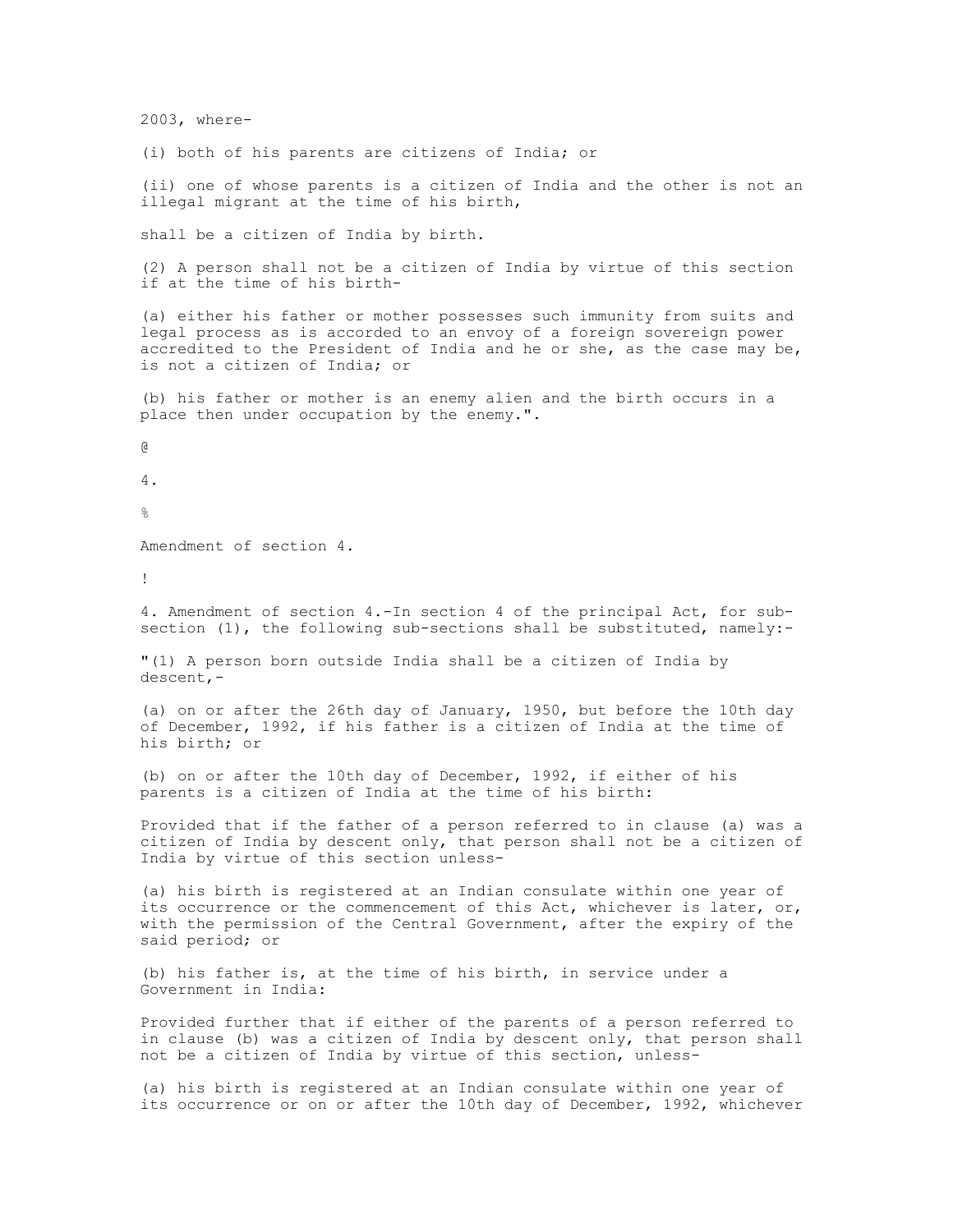is later, or, with the permission of the Central Government, after the expiry of the said period; or

(b) either of his parents is, at the time of his birth, in service under a Government in India:

Provided also that on or after the commencement of the Citizenship (Amendment) Act, 2003, a person shall not be a citizen of India by virtue of this section, unless his birth is registered at an Indian consulate in such form and in such manner, as may be prescribed,-

(i) within one year of its occurrence or the commencement of the Citizenship (Amendment) Act, 2003, whichever is later; or

(ii) with the permission of the Central Government, after the expiry of the said period:

Provided also that no such birth shall be registered unless the parents of such person declare, in such form and in such manner as may be prescribed, that the minor does not hold the passport of another country.

(1A) A minor who is a citizen of India by virtue of this section and is also a citizen of any other country shall cease to be a citizen of India if he does not renounce the citizenship or nationality of another country within six months of attaining full age.

@

5.

 $\approx$ 

Amendment of section 5.

!

5. Amendment of section 5.-In section 5 of the principal Act,-

(a) for sub-section (1), the following shall be substituted, namely:-

"(1) Subject to the provisions of this section and such other conditions and restrictions as may be prescribed, the Central Government may, on an application made in this behalf, register as a citizen of India any person not being an illegal migrant who is not already such citizen by virtue of the Constitution or of any other provision of this Act if he belongs to any of the following categories, namely:-

(a) a person of Indian origin who is ordinarily resident in India for seven years before making an application for registration;

(b) a person of Indian origin who is ordinarily resident in any country or place outside undivided India;

(c) a person who is married to a citizen of India and is ordinarily resident in India for seven years before making an application for registration;

(d) minor children of persons who are citizens of India;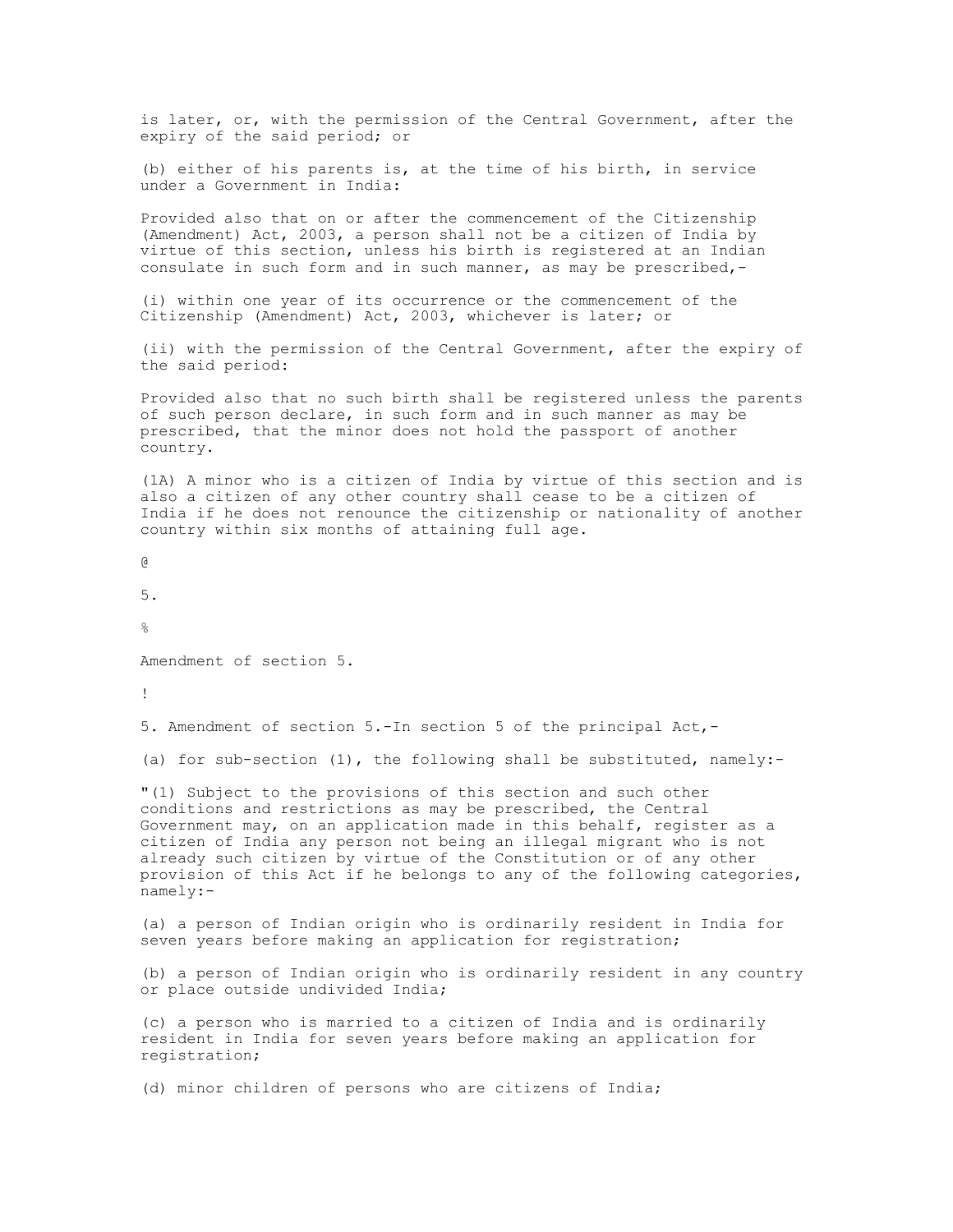(e) a person of full age and capacity whose parents are registered as citizens of India under clause (a) of this sub-section or sub-section (1) of section 6;

(f) a person of full age and capacity who, or either of his parents, was earlier citizen of independent India, and has been residing in India for one year immediately before making an application for registration;

(g) a person of full age and capacity who has been registered as an overseas citizen of India for five years, and who has been residing in India for two years before making an application for registration.

Explanation 1.-For the purposes of clauses (a) and (c), an applicant shall be deemed to be ordinarily resident in India if-

(i) he has resided in India throughout the period of twelve months immediately before making an application for registration; and

(ii) he has resided in India during the eight years immediately preceding the said period of twelve months for a period of not less than six years.

Explanation 2.-For the purposes of this sub-section, a person shall be deemed to be of Indian origin if he, or either of his parents, was born in undivided India or in such other territory which became part of India after the 15th day of August, 1947.";

(b) after sub-section (5), the following sub-section shall be inserted, namely:-

"(6) If the Central Government is satisfied that circumstances exist which render it necessary to grant exemption from the residential requirement under clause (c) of sub-section (1) to any person or a class of persons, it may, for reasons to be recorded in writing, grant such exemption.".

```
@
6.
\approxAmendment of section 6.
!
6. Amendment of section 6.-In section 6 of the principal Act, in sub-
section (1), for the words "who is not a citizen of a country specified
in the First Schedule", the words "not being an illegal migrant" shall
be substituted.
@
7.
%
Insertion of heading and new sections 7A, 7B, 7D and 7D.
!
```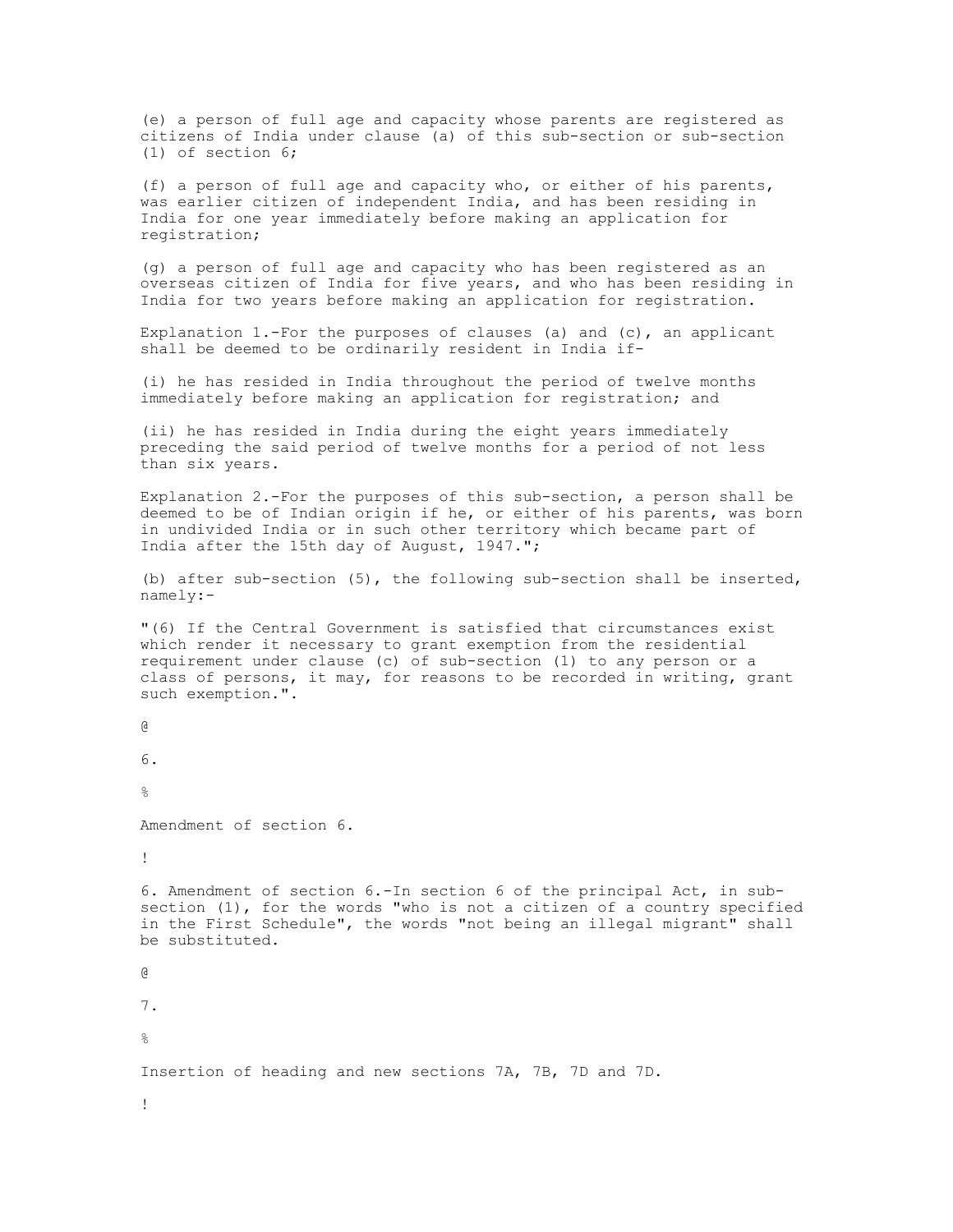7. Insertion of heading and new sections 7A, 7B, 7D and 7D.-After section 7 of the principal Act, the following heading and sections shall be inserted, namely:-

 $\approx$ 

OVERSEAS CITIZENSHIP.

!

'OVERSEAS CITIZENSHIP

7A. Registration of overseas citizens.-(1) The Central Government may, subject to such conditions and restrictions including the condition of reciprocity as may be prescribed, on an application made in this behalf, register any person as an overseas citizen of India if-

(a) that person is of Indian origin of full age and capacity who is a citizen of a specified country; or

(b) that person is of full age and capacity who has obtained the citizenship of a specified country on or after the commencement of the Citizenship (Amendment) Act, 2003 and who was a citizen of India immediately before such commencement; or

(c) that person is a minor of a person mentioned in clause (a) or clause (b).

(2) The person registered as an overseas citizen of India under subsection (1) shall be an overseas citizen of India as from the date on which he is so registered.

(3) No person who has been deprived of his Indian citizenship under this Act shall be registered as an overseas citizen of India under subsection (1) except by an order of the Central Government.

Explanation.-For the purposes of this section and sections 7B, 7C and 7D, the expression "person of Indian origin" shall mean a citizen of another country who-

(i) was eligible to become a citizen of India at the time of the commencement of the Constitution;

(ii) belonged to a territory that became part of India after the 15th day of August, 1947; and

(iii) the children and grand-children of a person covered under clauses (i) and (ii), but does not include a person who is or had been at any time a citizen of Pakistan, Bangladesh or such other country as the Central Government may, by notification in the Official Gazette, specify.

 $\approx$ 

Conferment of rights on overseas citizens of India.

!

7B. Conferment of rights on overseas citizens of India.-(1) Notwithstanding anything contained in any other law for the time being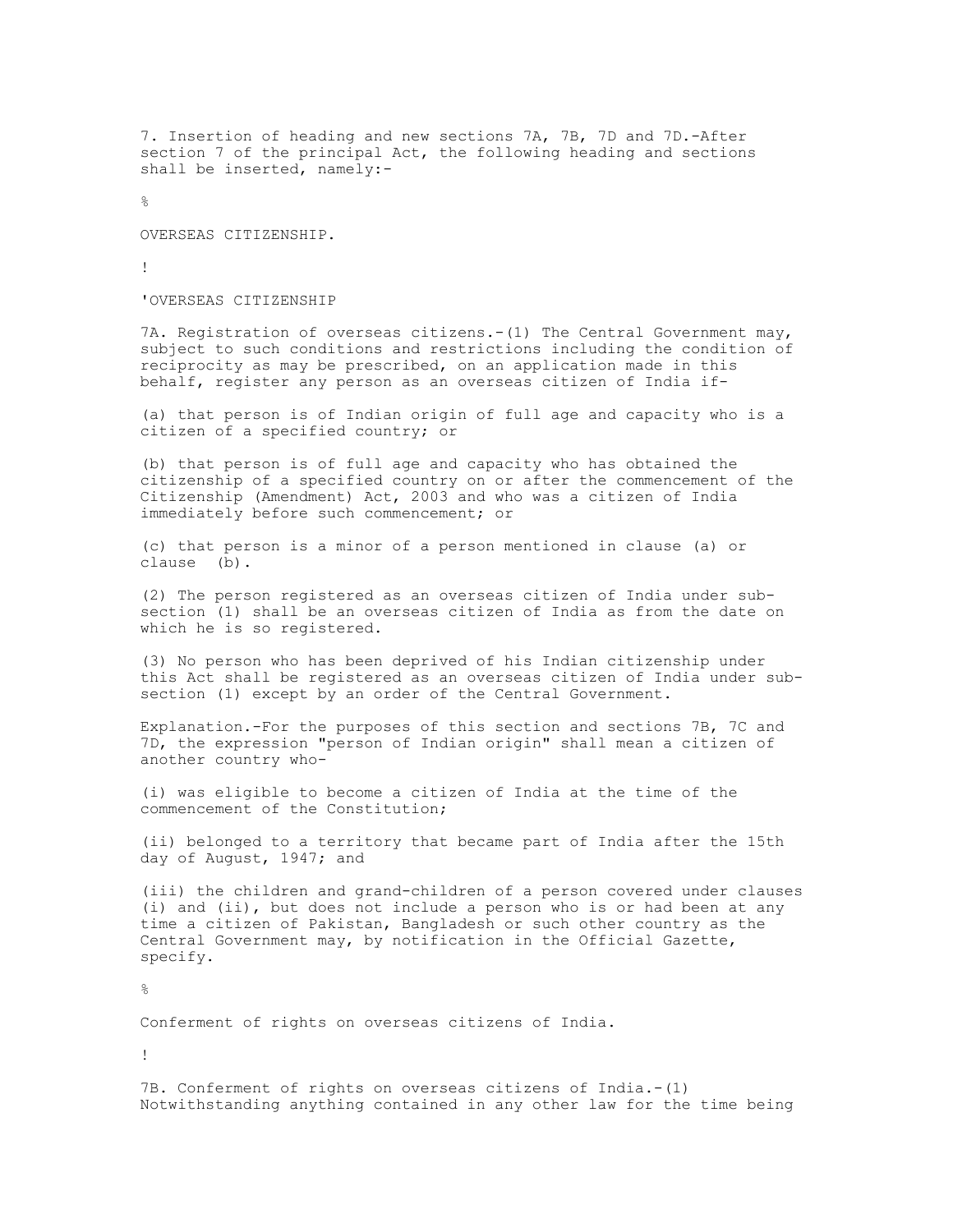in force, an overseas citizen of India shall be entitled to such rights [other than the rights specified under sub-section (2)] as the Central Government may, by notification in the Official Gazette, specify in this behalf.

(2) An overseas citizen of India shall not be entitled to the rights conferred on a citizen of India-

(a) under article 16 of the Constitution with regard to equality of opportunity in matters of public employment;

(b) under article 58 of the Constitution for election as President;

(c) under article 66 of the Constitution for election of Vice-President;

(d) under article 124 of the Constitution for appointment as a Judge of the Supreme Court;

(e) under article 217 of the Constitution for appointment as a Judge of the High Court;

(f) under section 16 of the Representation of the People Act, 1950 (43 of 1950) in regard to registration as a voter;

(g) under sections 3 and 4 of the Representation of the People Act, 1951 (43 of 1951) with regard to the eligibility for being a member of the House of the People or of the Council of States, as the case may be;

(h) under sections 5, 5A and 6 of the Representation of the People Act, 1951 (43 of 1951) with regard to the eligibility for being a member of the Legislative Assembly or a Legislative Council, as the case may be, of a State;

(i) for appointment to public services and posts in connection with the affairs of the Union or of any State except for appointment in such services and posts as the Central Government may by special order in that behalf specify.

(3) Every notification issued under sub-section (1) shall be laid before each House of Parliament.

%

Renunciation of overseas citizenship.

!

7C. Renunciation of overseas citizenship.-(1) If any overseas citizen of India of full age and capacity makes in the prescribed manner a declaration renouncing his overseas citizenship of India, the declaration shall be registered by the Central Government, and upon such registration, that person shall cease to be an overseas citizen of India.

(2) Where a person ceases to be an overseas citizen of India under subsection (1), every minor child of that person registered as an overseas citizen of India, shall thereupon cease to be an overseas citizen of India.

 $\mathsf{Q}$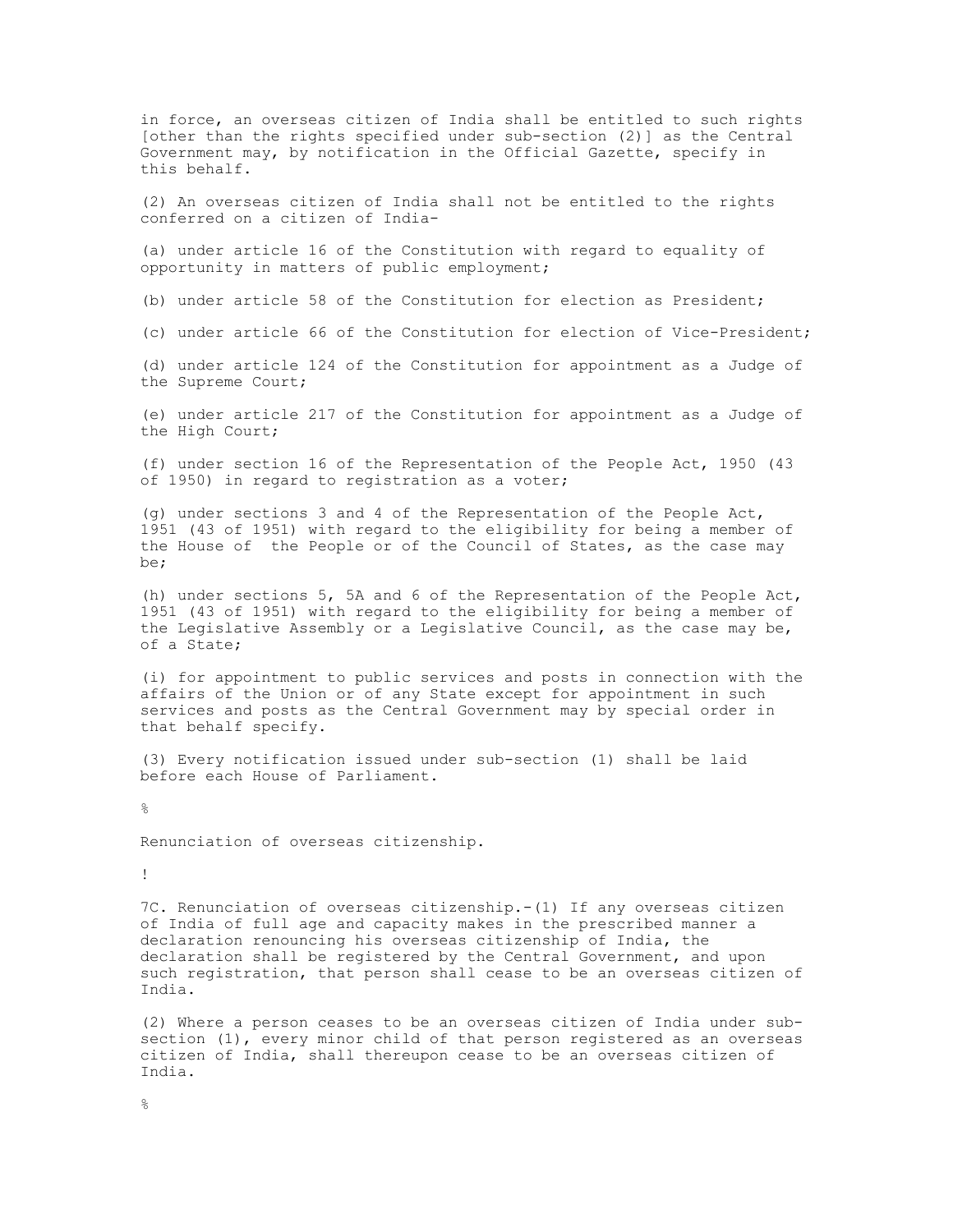Cancellation of registration as overseas citizen of India.

!

7D. Cancellation of registration as overseas citizen of India.-The Central Government may, by order, cancel the registration granted under sub-section (1) of section 7A if it is satisfied that-

(a) the registration as an overseas citizen of India was obtained by means of fraud, false representation or the concealment of any material fact; or

(b) the overseas citizen of India has shown disaffection towards the Constitution of India as by law established; or

(c) the overseas citizen of India has, during any war in which India may be engaged, unlawfully traded or communicated with an enemy or been engaged in, or associated with, any business or commercial activity that was to his knowledge carried on in such manner as to assist an enemy in that war; or

(d) the overseas citizen of India has, within five years after registration under sub-section (1) of section 7A has been sentenced to imprisonment for a term of not less than two years; or

(e) it is necessary so to do in the interest of the sovereignty and integrity of India, the security of India, friendly relations of India with any foreign country, or in the interests of the general public.'.

@

8.

 $\mathsf{Q}$ 

Amendment of section 8.

!

8. Amendment of section 8.-In section 8 of the principal Act,-

(a) in sub-section (1), the words "who is also a citizen or national of another country" shall be omitted;

(b) in the proviso to sub-section (2), after the word "declaration", the words "in the prescribed form and manner" shall be inserted;

(c) sub-section (3) shall be omitted.

@

9.  $\circ$ 

Amendment of section 9.

!

9. Amendment of section 9.-In section 9 of the principal Act, in sub-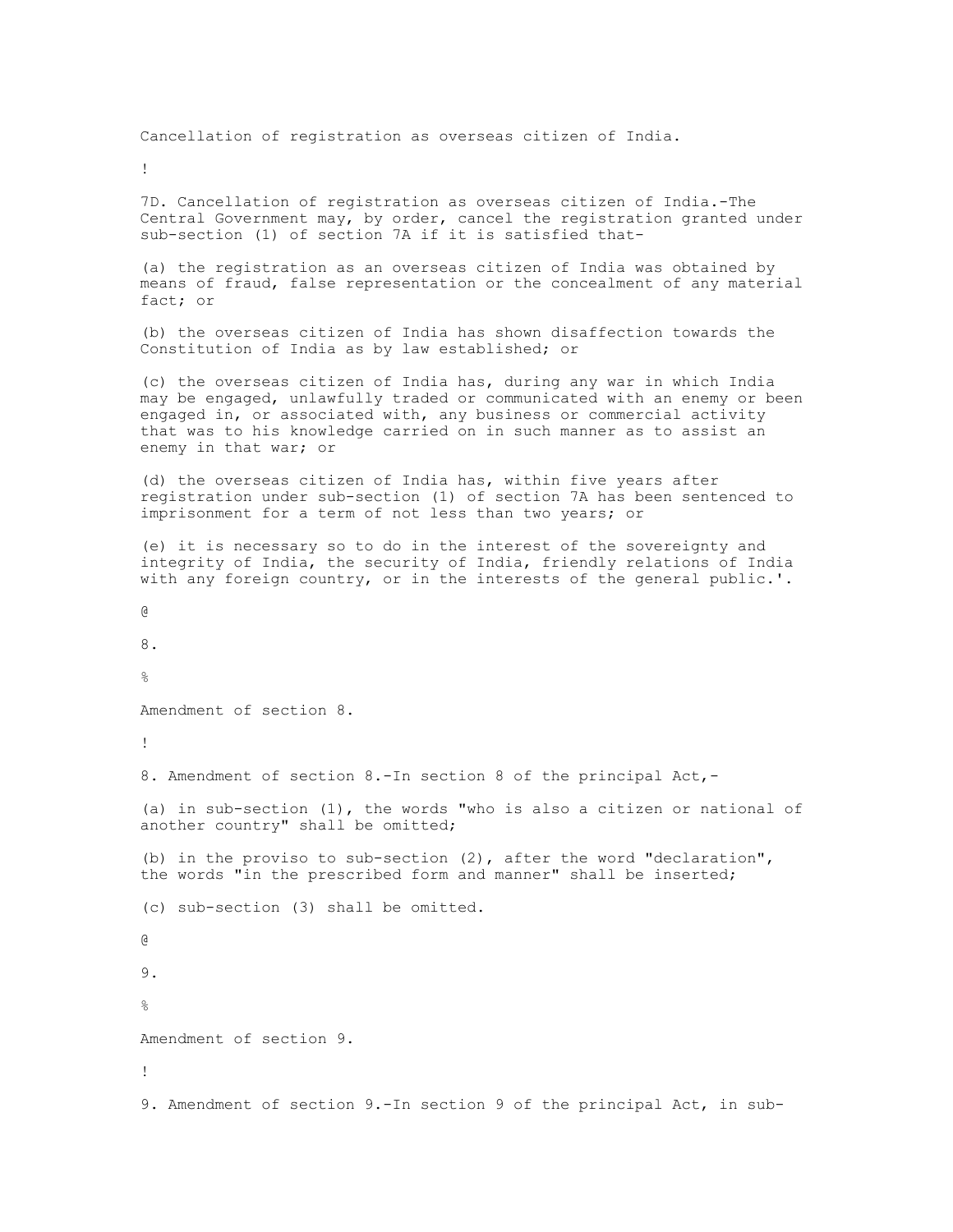```
section (2), for the word "person", the words "citizen of India" shall
be substituted.
@
10.
\approxOmission of sections 11 and 12.
!
10. Omission of sections 11 and 12.-Sections 11 and 12 of the principal
Act shall be omitted.
@
11.
\approxAmendment of section 14.
!
11. Amendment of section 14.-In secion 14 of the principal Act, for the
words and figures "sections 5 and 6", the words, figures and letter
"sections 5, 6 and 7A" shall be substituted.
@
12.
\mathsf{Q}Insertion of new section 14A.
!
12. Insertion of new section 14A.-After section 14 of the principal
Act, the following section shall be inserted, namely:-
\approxIssue of national identity cards.
!
"14A. Issue of national identity cards.-(1) The Central Government may
compulsorily register every citizen of India and issue national
identity card to him.
(2) The Central Government may maintain a National Register of Indian
Citizens and for that purpose establish a National Registration
Authority.
(3) On and from the date of commencement of the Citizenship (Amendment)
Act, 2003, the Registrar General, India, appointed under sub-section
(1) of section 3 of the Registration of Births and Deaths Act, 1969 (18
```
of 1969) shall act as the National Registration Authority and he shall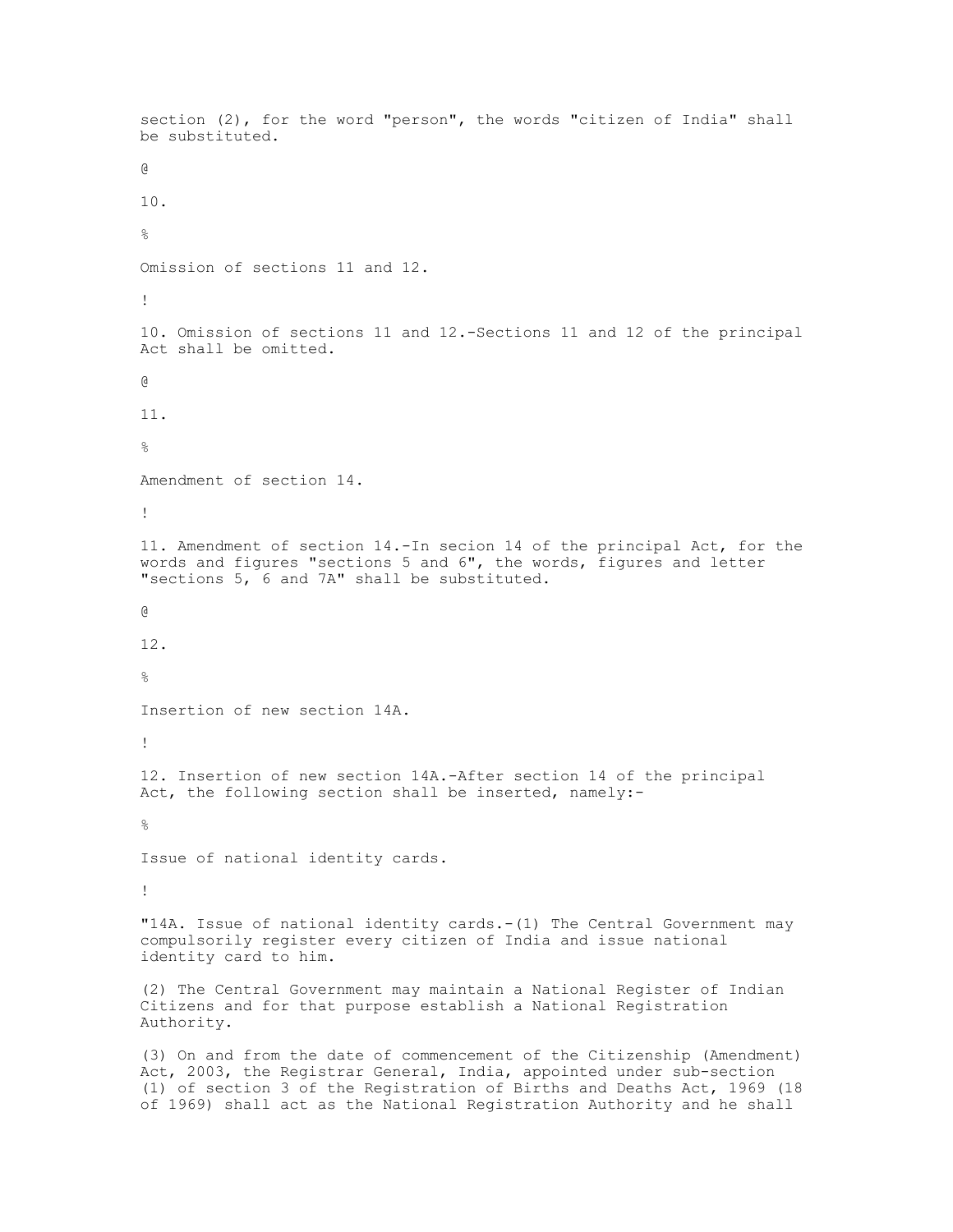function as the Registrar General of Citizen Registration. (4) The Central Government may appoint such other officers and staff as may be required to assist the Registrar General of Citizen Registration in discharging his functions and responsibilities. (5) The procedure to be followed in compulsory registration of the citizens of India shall be such as may be prescribed. @ 13.  $\mathfrak{D}$ Insertion of new section 15A. ! 13. Insertion of new section 15A.-After section 15 of the principal Act, the following section shall be inserted, namely:-  $\frac{6}{\sqrt{2}}$ Review. ! "15A. Review.-(1) Any person aggrieved by an order made by the Central Government, may, within thirty days from the date of such order, make an application for review of such order: Provided that the Central Government may entertain an application after the expiry of the said period of thirty days, if it is satisfied that the applicant was prevented by sufficient cause from making the application in time: Provided further that an application for a review of an order passed in terms of the provisions of section 14A shall be disposed of in the manner provided for in the procedure as may be laid down under clause (ia) of sub-section (2) of section 18. (2) On receipt of an application under sub-section (1), the Central Government shall, make such order as it deems fit, and the decision of the Central Government on such review shall be final.". @ 14.  $\approx$ Amendment of section 17. ! 14. Amendment of section 17.-In section 17 of the principal Act,-

(a) for the words "six months", the words "five years" shall be substituted;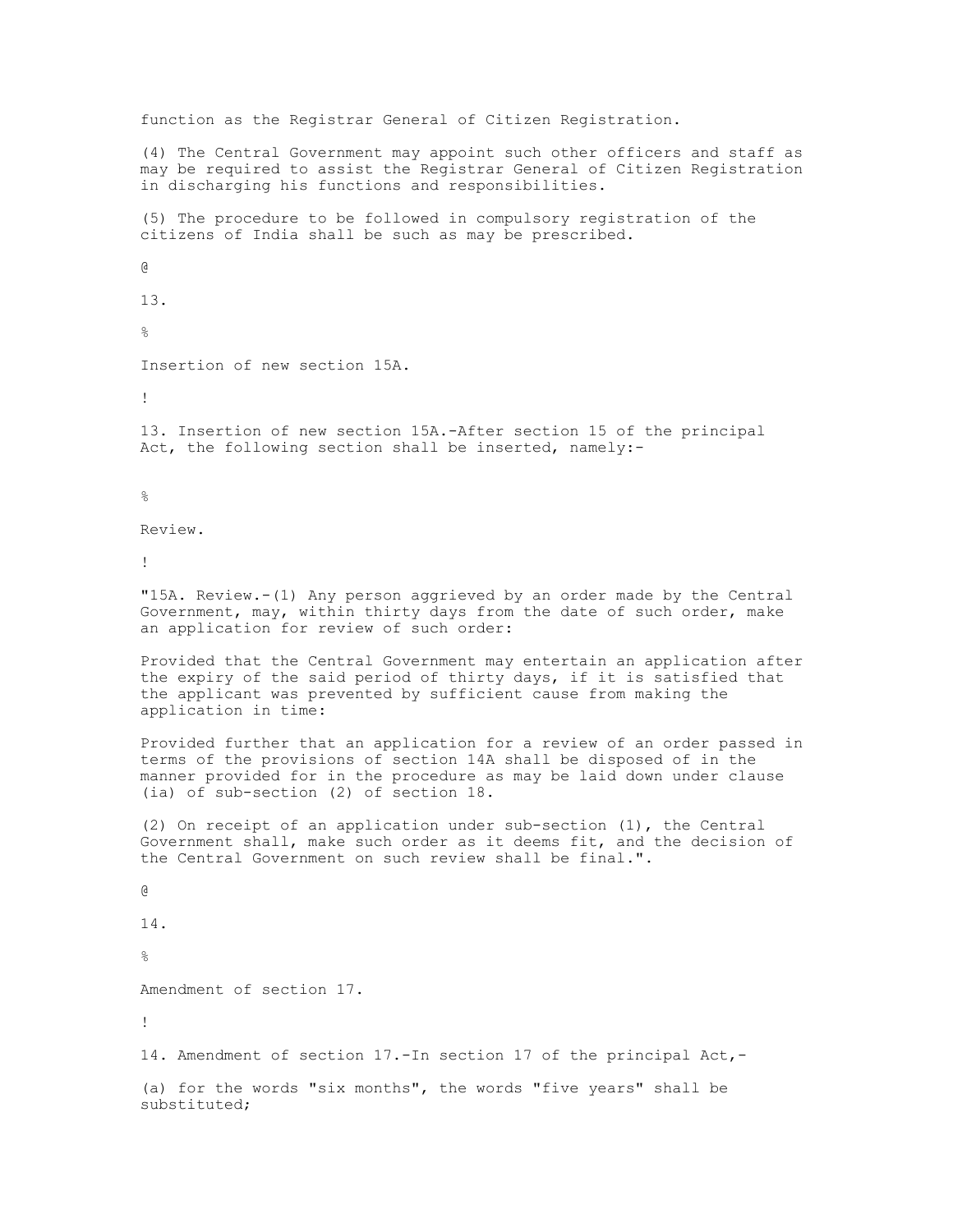(b) for the words "with fine", the words "with fine which may extend to fifty thousand rupees" shall be substituted. @ 15.  $\approx$ Amendment of section 18. ! 15. Amendment of section 18.-In section 18 of the principal Act,- (i) in sub-section  $(2)$ , -(a) after clause (a), the following clause shall be inserted, namely:- "(aa) the form and manner in which a declaration under sub-section (1) of section 4 shall be made;"; (b) after clause (i), the following clause shall be inserted, namely:- "(ia) the procedure to be followed in compulsory registration of the citizens of India under sub-section (5) of section 14A;"; (ii) in sub-section (3), the following proviso shall be inserted, namely:- "Provided that any rule made in respect of a matter specified in clause (ia) of sub-section (2) may provide that a breach thereof shall be punishable with imprisonment for a term which may extend to three months, or with fine which may extend to five thousand rupees, or with both.". @ 16.  $\approx$ Omission of First Schedule. ! 16. Omission of First Schedule.-The First Schedule to the principal Act shall be omitted. @ 17.  $\approx$ Substitution of Second Schedule by a new Schedule. ! 17. Substitution of Second Schedule by a new Schedule.-For the Second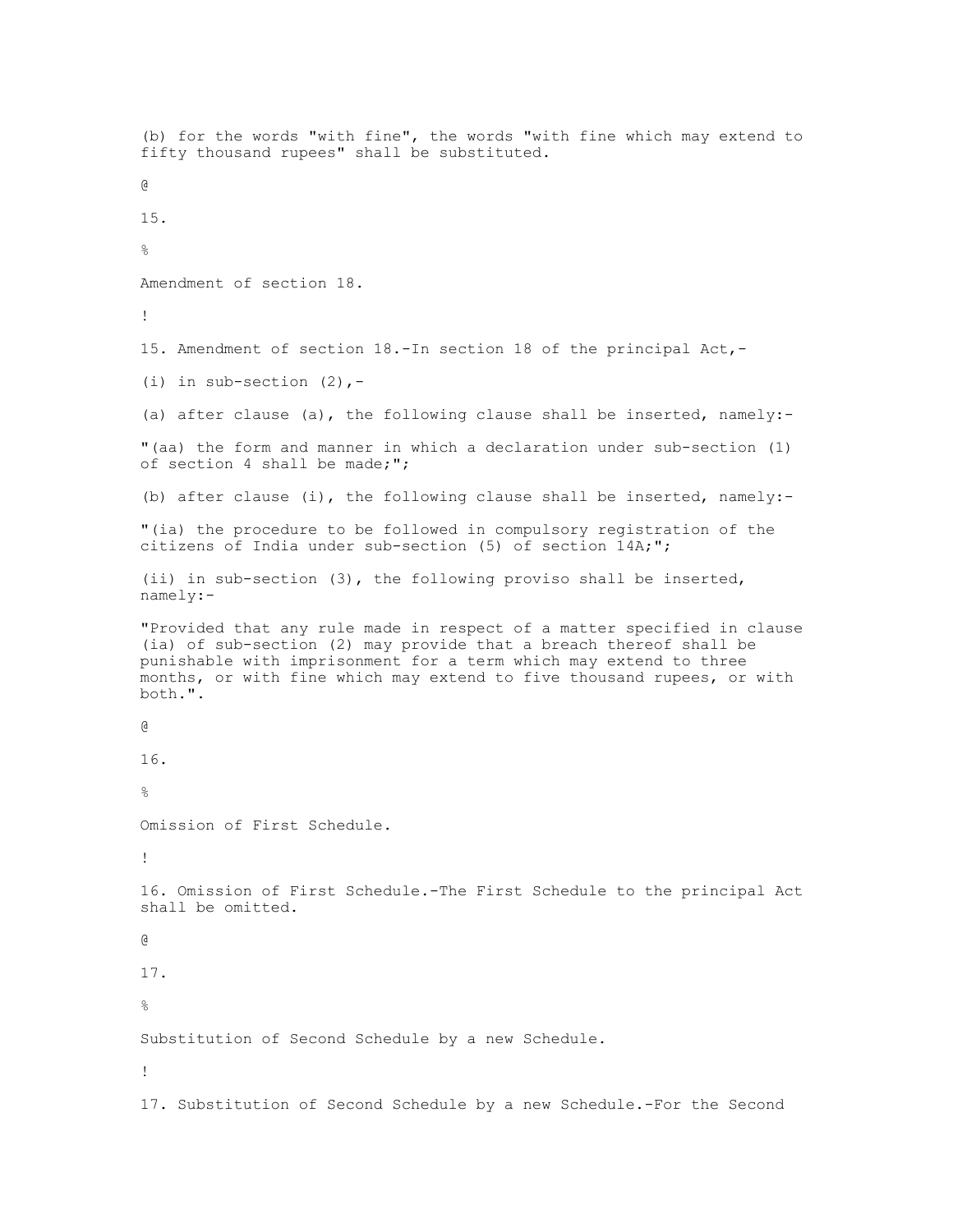Schedule to the principal Act, the following Schedule shall be substituted, namely:- @ THE SECOND SCHEDULE  $\approx$ OATH OF ALLEGIANCE ! "THE SECOND SCHEDULE [See sections  $5(2)$  and  $6(2)$ ] OATH OF ALLEGIANCE I, A/B.....................do solemnly affirm (or swear) that I will bear true faith and allegiance to the Constitution of India as by law established, and that I will faithfully observe the laws of India and fulfil my duties as a citizen of India.". @ 18.  $\mathsf{Q}$ Amendment of Third Schedule. ! 18. Amendment of Third Schedule.-In the Third Schedule to the principal Act,- (a) in the opening portion, the words "who is not a citizen of a country specified in the First Schedule" shall be omitted; (b) in clause (b), for the words "he has renounced the citizenship of that country in accordance with the law therein in force in that behalf and has notified such renunciation to the Central Government", the words "he undertakes to renounce the citizenship of that country in the event of his application for Indian citizenship being accepted" shall be substituted; (c) in clause  $(d)$ ,-(i) for the words "twelve years", the words "fourteen years" shall be substituted; (ii) for the words "nine years", the words "eleven years" shall be substituted; (d) in the proviso, in clause (ii), for the words "thirteen years", the words "fifteen years" shall be substituted. @ 19.